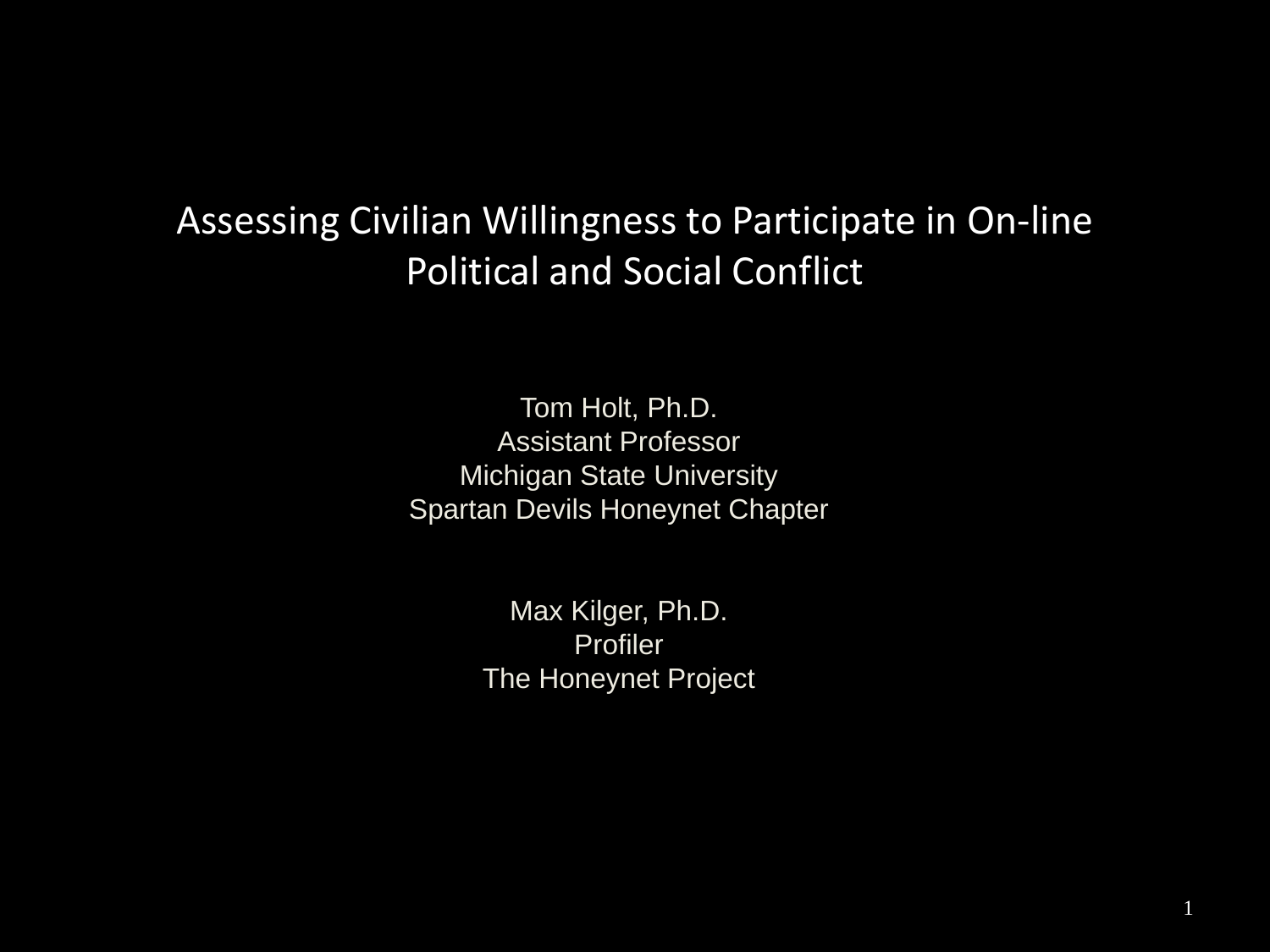#### Political Conflict On and Off-Line

- There has been significant attention in popular media on the role of technology in political conflict across the globe over the last few years
	- The Danish Cartoon Attacks
	- Russia/Estonia Conflict
	- Egypt
	- Iran
	- "Operation Payback" Anonymous attacks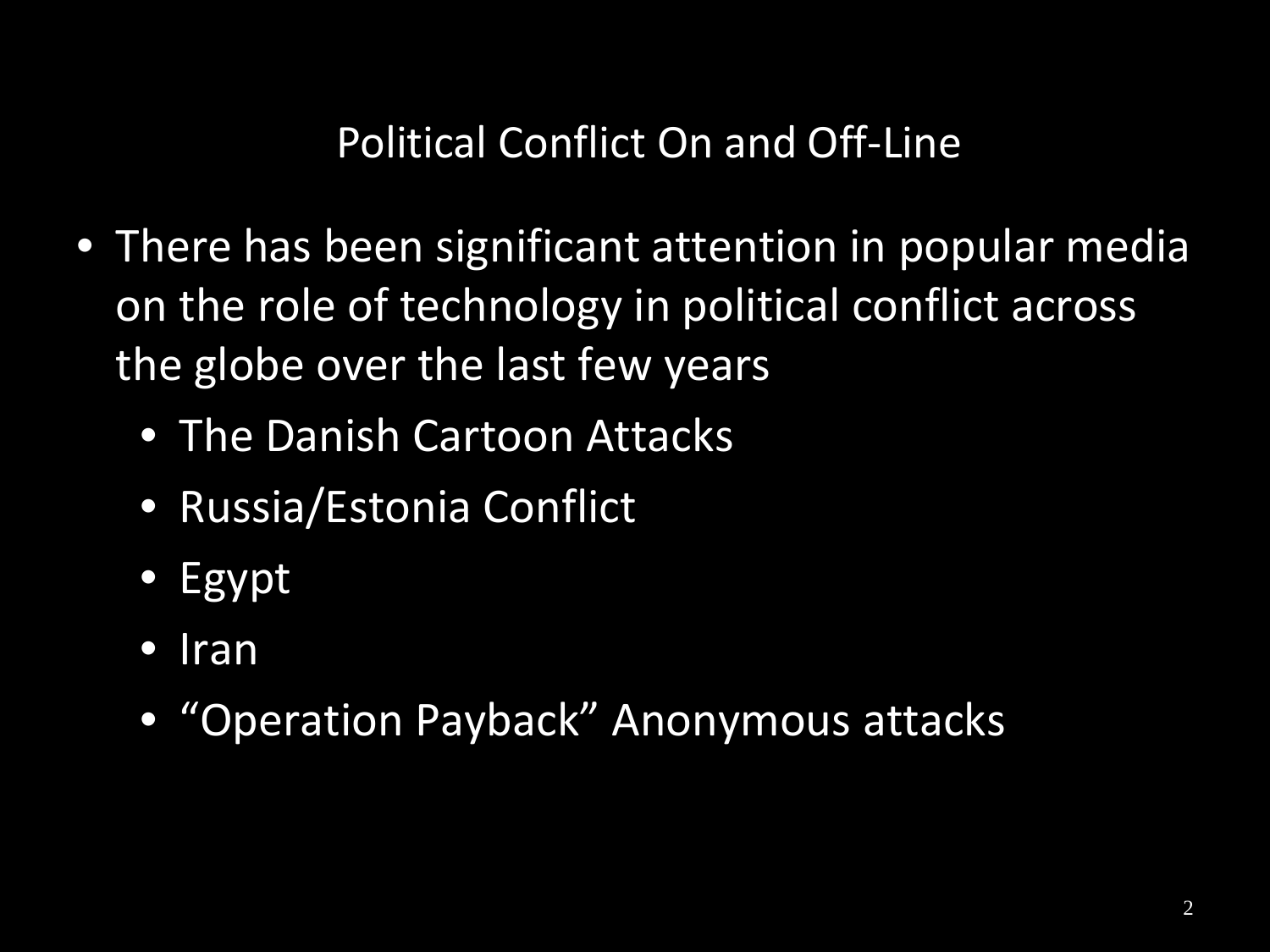# Political Conflict On and Off Line

- Asymetric warfare and civilian attack is now a realistic and cost-effective attack vector
	- Restructuring power relationships between the individual and the nation-state
- Technology is a useful mechanism for several reasons
	- Near real time communication
	- Potential level of damage can be significant
	- Low cost
	- Anonymity
	- Minimal legal risk depending on activity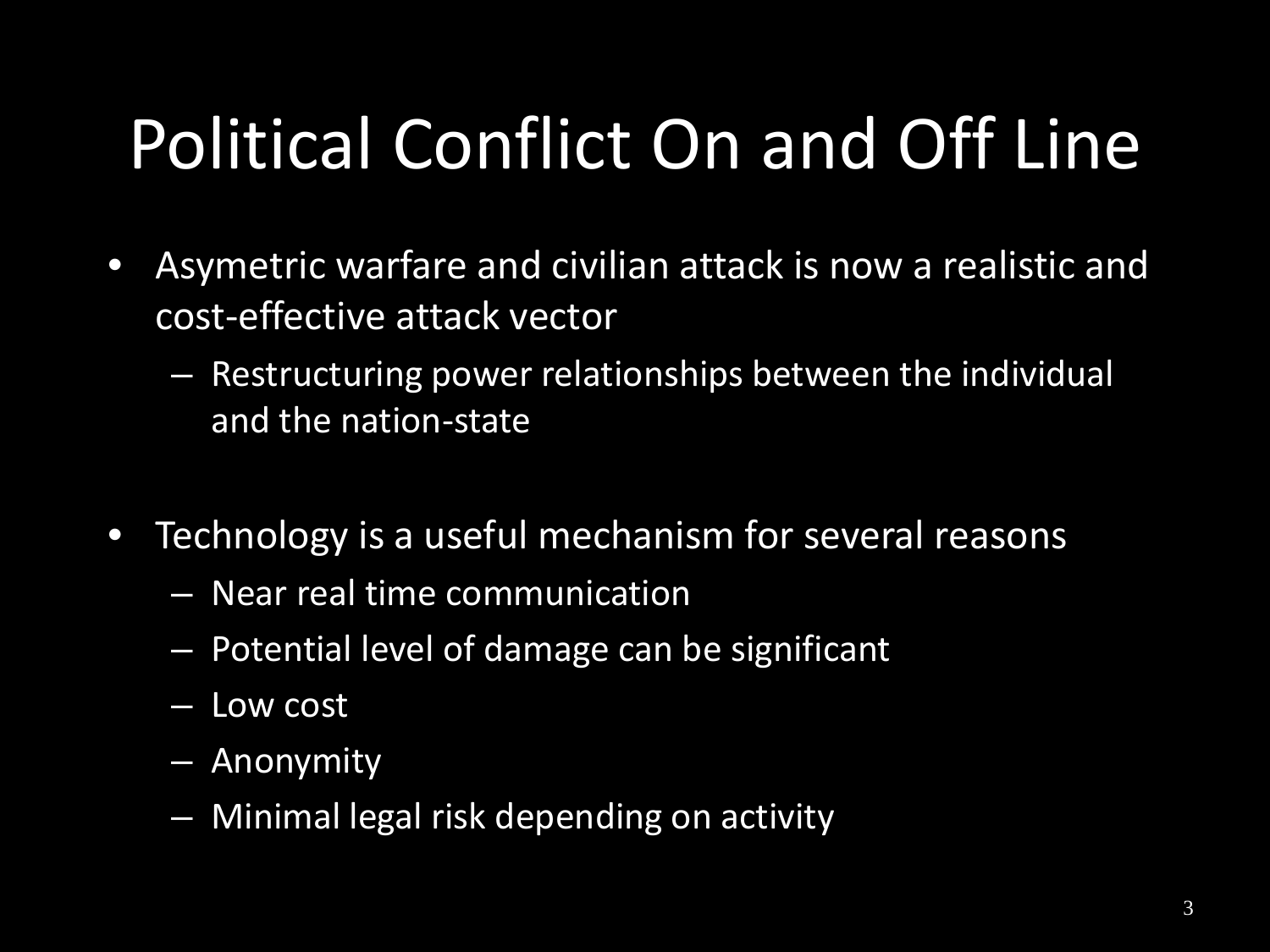### Preliminary Data and Model Statistical Model Building

- We are starting to get some preliminary data
	- Respondents are undergrad and grad students at a large Midwest university
- Also beginning to build some preliminary statistical models
- We're looking for other universities to collaborate with for cross-national comparisons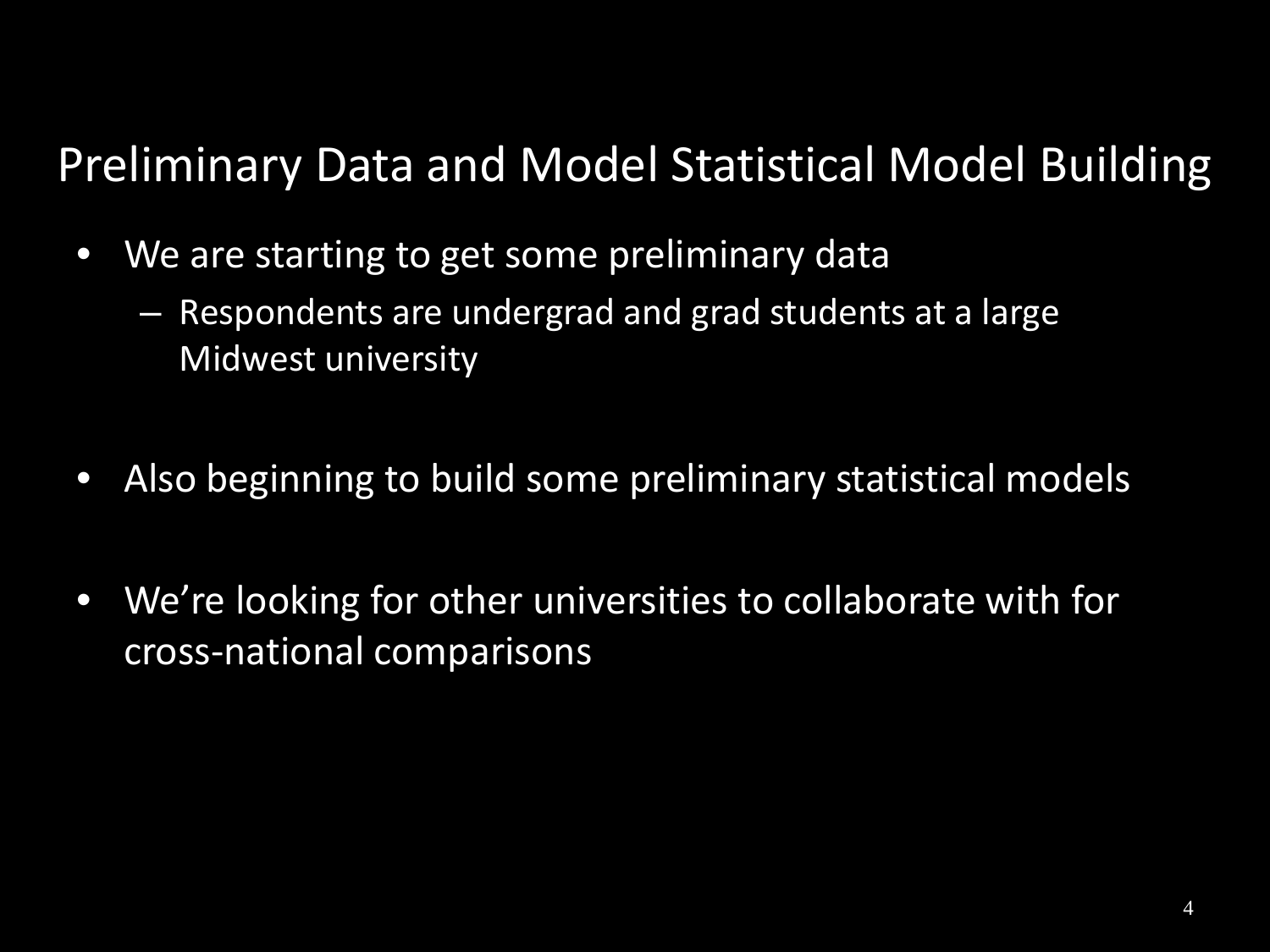### Different Social Dimensions Under Investigation as Related to Civilian Cyber Warrior Behavior

- **Civilian Cyber Warrior study is concentrating on..**
	- **Dependent variables**
		- Willingness to commit acts of cyber terror against another country
		- Willingness to commit acts of cyber terror against their own country
		- Willingness to commit acts of physical terror against another country
		- Willingness to commit acts of physical terror against their own country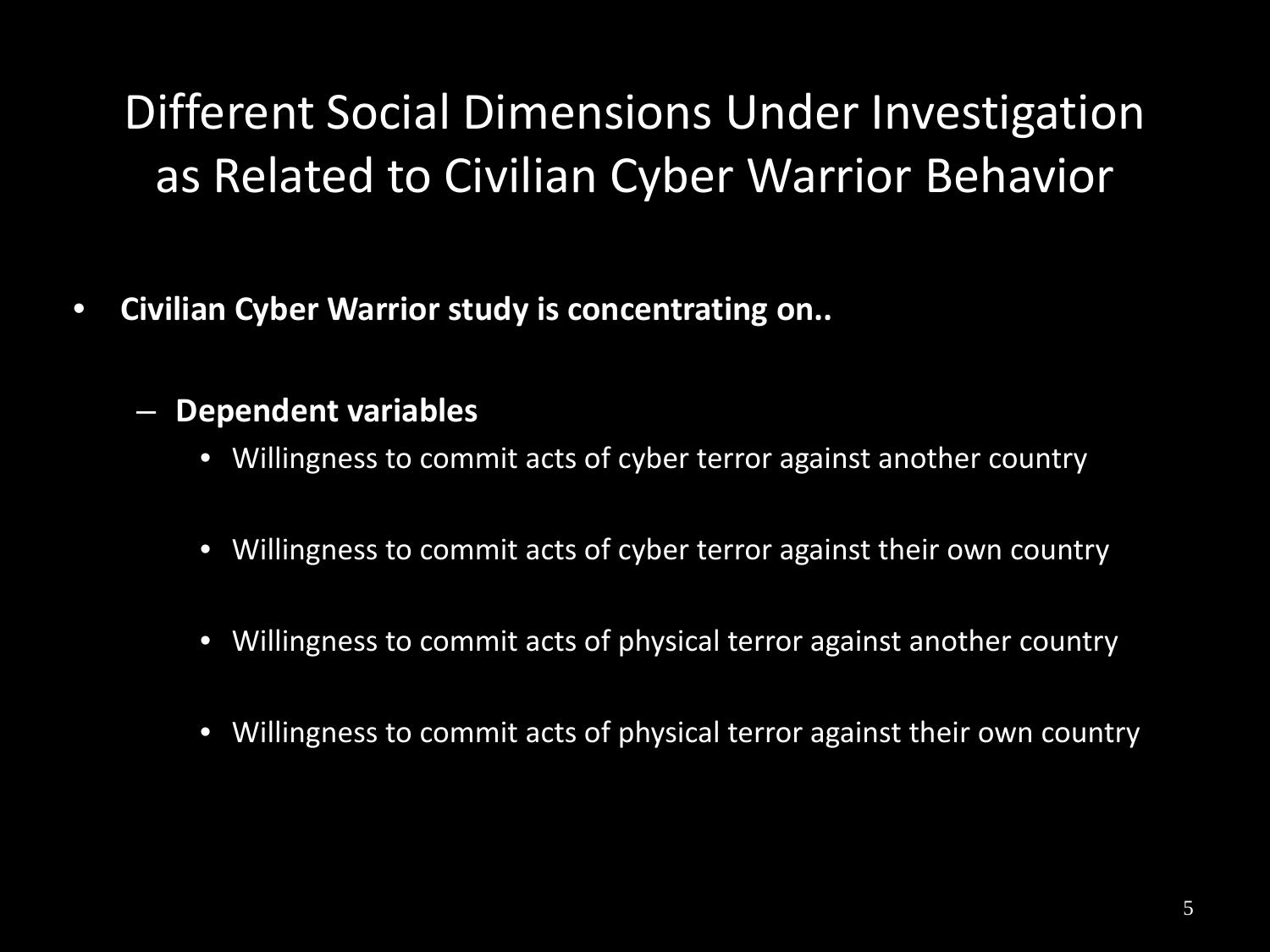#### Physical Attack Scale Against Foreign Country

- **Imagine that the country of Bagaria has recently promoted national policies and taken physical actions that have had negative consequences to the country that you most closely associate as your home country or homeland. These policies and actions have also resulted in significant hardships for the people in your home country.**
- **What actions do you think would be appropriate for you to take against Bagaria given their policies and physical actions against your home country? You may choose as many actions as you think the situation warrants. In this scenario, you may assume that you have the necessary skills to carry out any of the actions below.**

| Do nothing $\bigcirc$ let your country work it out on its own                                  | 151 | 42.30% |
|------------------------------------------------------------------------------------------------|-----|--------|
| Write a letter to government of Bagaria protesting their actions                               | 192 | 53.78% |
| Participate in a protest at an anti-Bagaria rally                                              | 207 | 57.98% |
| Travel to Bagaria and protest at their country $\diamond$ s capitol building                   | 90  | 25.21% |
| Travel to Bagaria and confront a Bagarian senior government official about their<br>policies   | 68  | 19.05% |
| Travel to Bagaria and sneak into a military base to write slogans on buildings and<br>vehicles | 7   | 1.96%  |
| Travel to Bagaria and physically damage an electrical power substation                         | 8   | 2.24%  |
| Travel to Bagaria and damage a government building with an explosive device                    | 2   | 0.56%  |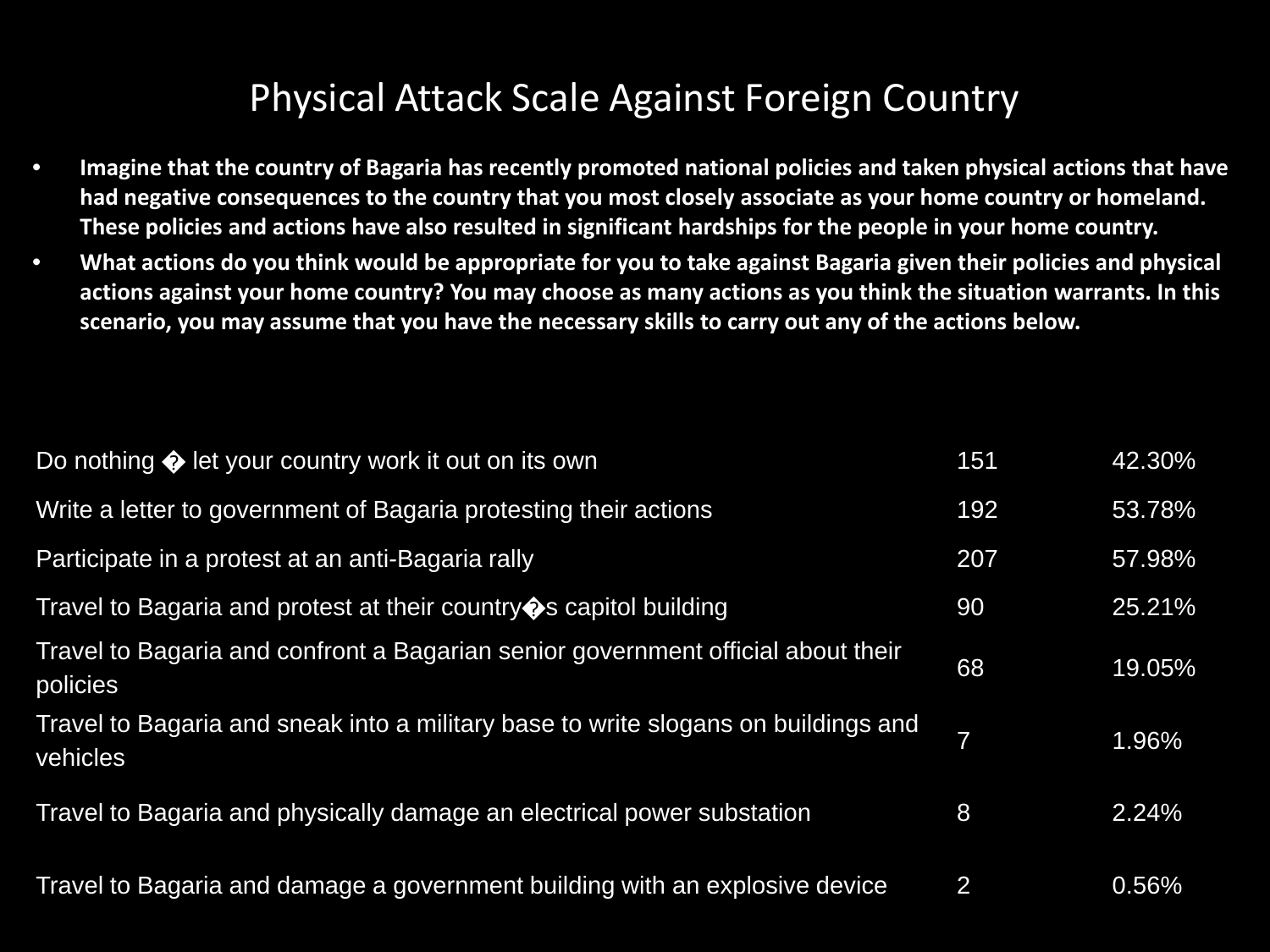#### Cyber Attack Against Foreign Country

• **Aside from physical activity, what on-line activities do you think would be appropriate for you to take against Bagaria given their policies and physical actions against your home country? You may choose as many actions as you think the situation warrants. In this scenario, you may assume that you have the necessary skills to carry out any of the actions below**

| Do nothing ♦ let your country work it out on its own                                                                               | 140 | 39.22% |
|------------------------------------------------------------------------------------------------------------------------------------|-----|--------|
| Post a comment on a social networking website like Facebook or Twitter that criticizes the<br>Bagarian government                  | 272 | 76.19% |
| Deface the personal website of an important Bagarian government official                                                           | 41  | 11.48% |
| Deface an important official Bagarian government website                                                                           | 39  | 10.92% |
| Compromise the server of a Bagarian bank and withdraw money to give to the victims of<br>their policies and actions                | 18  | 5.04%  |
| Search Bagarian government servers for secret papers that you might be able to use to<br>embarrass the Bagarian government         | 35  | 9.80%  |
| Compromise one or more Bagarian military servers and make changes that might<br>temporarily affect their military readiness        | 24  | 6.72%  |
| Compromise one of Bagaria $\diamondsuit$ s regional power grids which results in a temporary power<br>blackout in parts of Bagaria | 11  | 3.08%  |
| Compromise a nuclear power plant system that results in a small release of radioactivity in<br><b>Bagaria</b>                      | 1   | 0.28%  |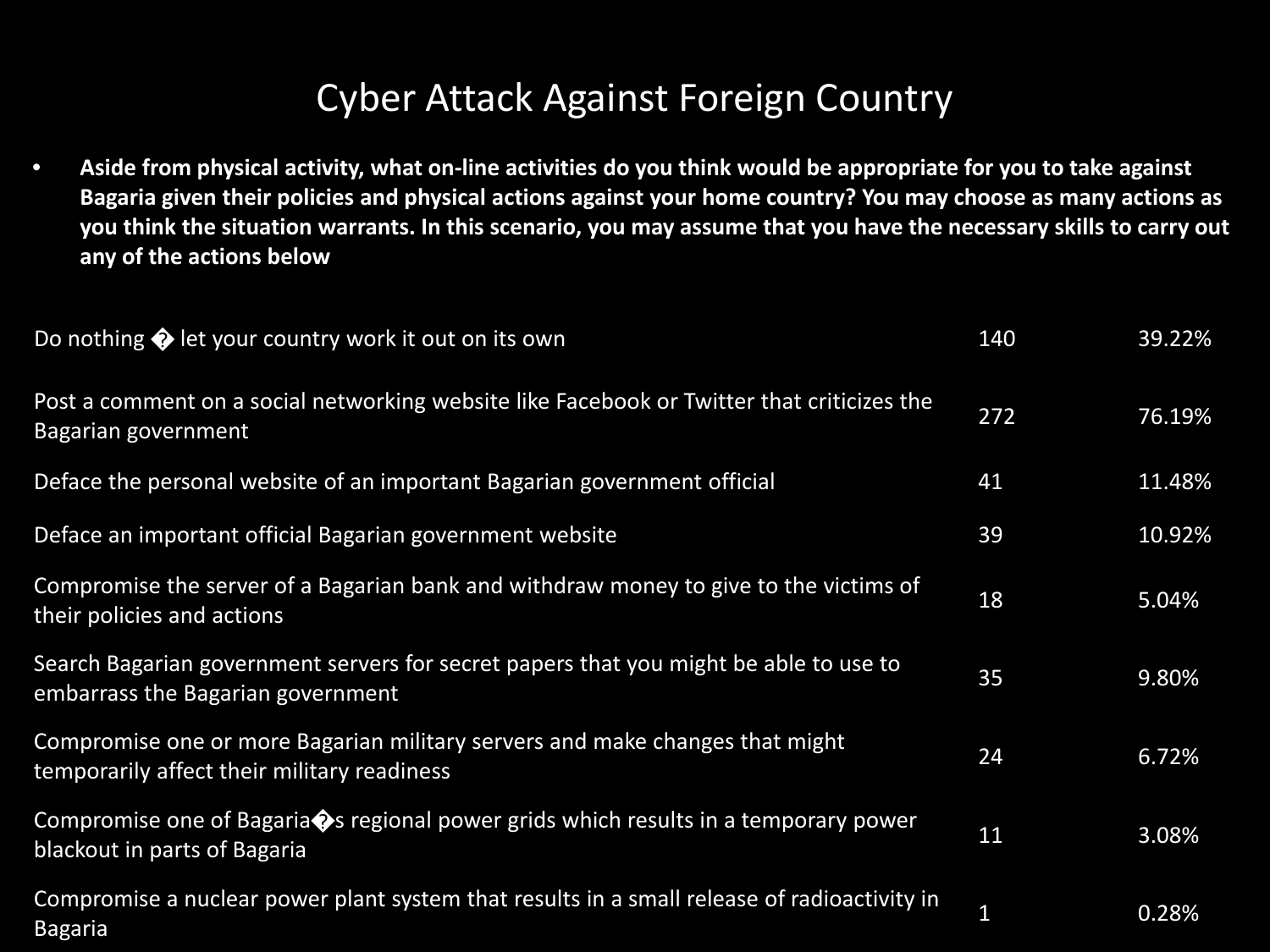#### Physical Attack Scale Against Homeland

- **Imagine that the country that you most closely associate as your home country or homeland has recently promoted national policies and taken physical actions that have had negative consequences to your home country. These policies and actions have resulted in significant hardships for the people in your home country.**
- **What actions do you think would be appropriate for you to take against your home country given their policies and physical actions? You may choose as many actions as you think the situation warrants. In this scenario, you may assume that you have the necessary skills to carry out any of the actions below.**

| Do nothing $\bigcirc$ let your country work it out on its own                                 | 116 | 32.49% |
|-----------------------------------------------------------------------------------------------|-----|--------|
| Write a letter to your home country's government protesting their actions                     | 248 | 69.47% |
| Participate in a protest against your home country at an anti-government rally                | 223 | 62.46% |
| Protest at your home country $\bullet$ s capitol building                                     | 194 | 54.34% |
| Confront one of your home contry's senior government official about their policies            | 107 | 29.97% |
| Sneak into a military base in your home country to write slogans on buildings and<br>vehicles | 10  | 2.80%  |
| Physically damage an electrical power substation in your home country                         | 6   | 1.68%  |
| Damage a government building in your home country with an explosive device                    | 3   | 0.84%  |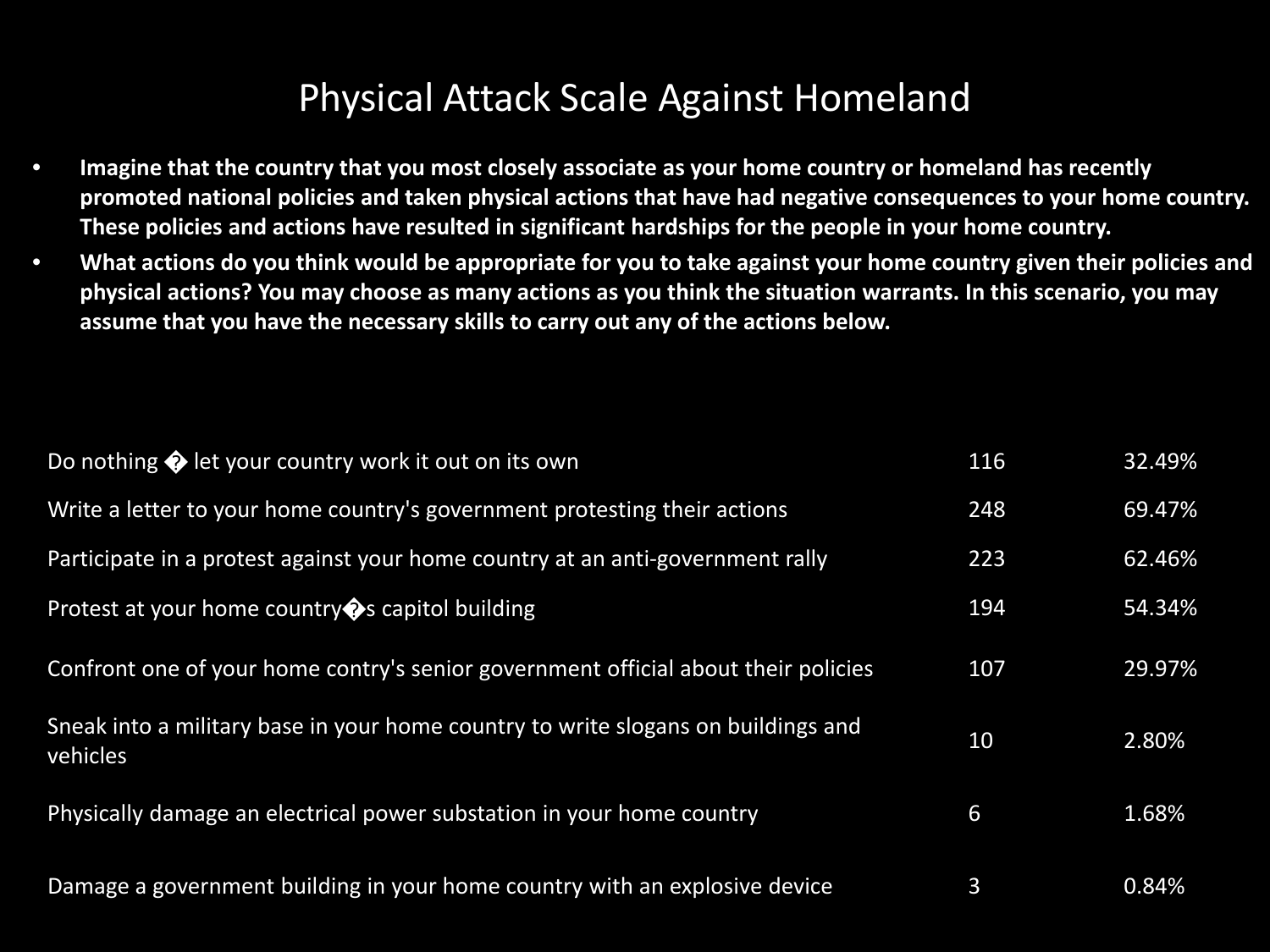#### Cyber Attack Against Homeland

• **Aside from physical activity, what on-line activities do you think would be appropriate for you to take against your home country given their policies and physical actions? You may choose as many actions as you think the situation warrants. In this scenario, you may assume that you have the necessary skills to carry out any of the actions below.**

| Do nothing $\bigcirc$ let your country work it out on its own                                                                             | 131 | 36.69% |
|-------------------------------------------------------------------------------------------------------------------------------------------|-----|--------|
| Post a comment on a social networking website like Facebook or Twitter that criticizes your<br>home country's government                  | 276 | 77.31% |
| Deface the personal website of an important government official for your home country                                                     | 47  | 13.17% |
| Deface an important official government website for your home country                                                                     | 43  | 12.04% |
| Compromise the server of a bank and withdraw money to give to the victims of the<br>government's policies and actions                     | 15  | 4.20%  |
| Search your home country's government servers for secret papers that you might be able<br>to use to embarrass the government              | 35  | 9.80%  |
| Compromise one or more of your home country's military servers and make changes that<br>might temporarily affect their military readiness | 16  | 4.48%  |
| Compromise one of your home country's regional power grids which results in a temporary<br>power blackout in parts of your home country   | 6   | 1.68%  |
| Compromise a nuclear power plant system that results in a small release of radioactivity in<br>your home country                          | 3   | 0.84%  |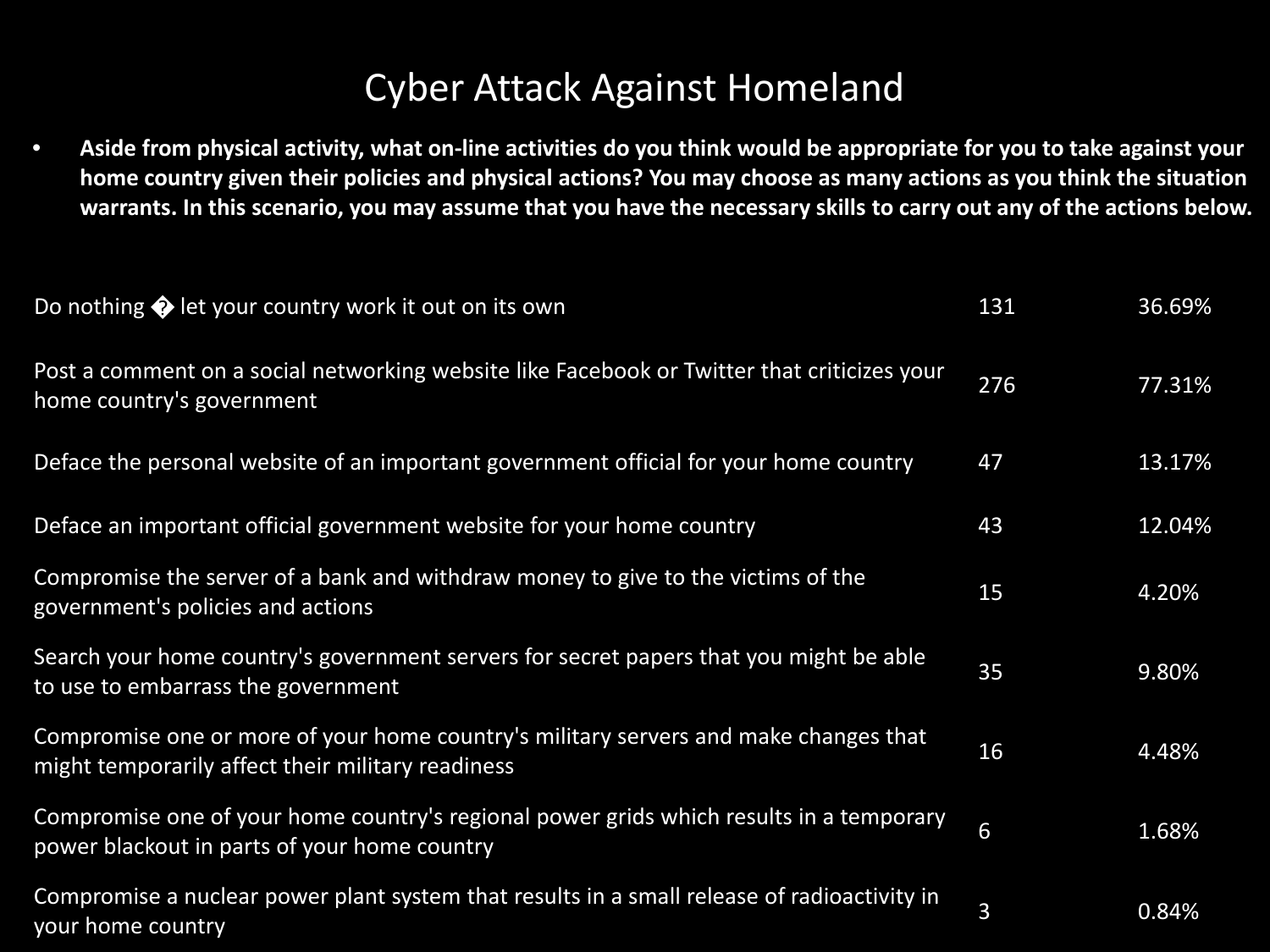### Different Social Dimensions Under Investigation as Related to Civilian Cyber Warrior Behavior

- **Civilian Cyber Warrior study is concentrating on..**
- **Independent predictor variables including**
	- Level of skill
	- Level of emotive national identity
	- Level of nationalistic ethnocentrism
	- Level of antagonism towards outgroups
	- Level of belief in equality for groups
	- Level of piracy of software and media
	- Homeland US or non-US declared as homeland
	- Demographics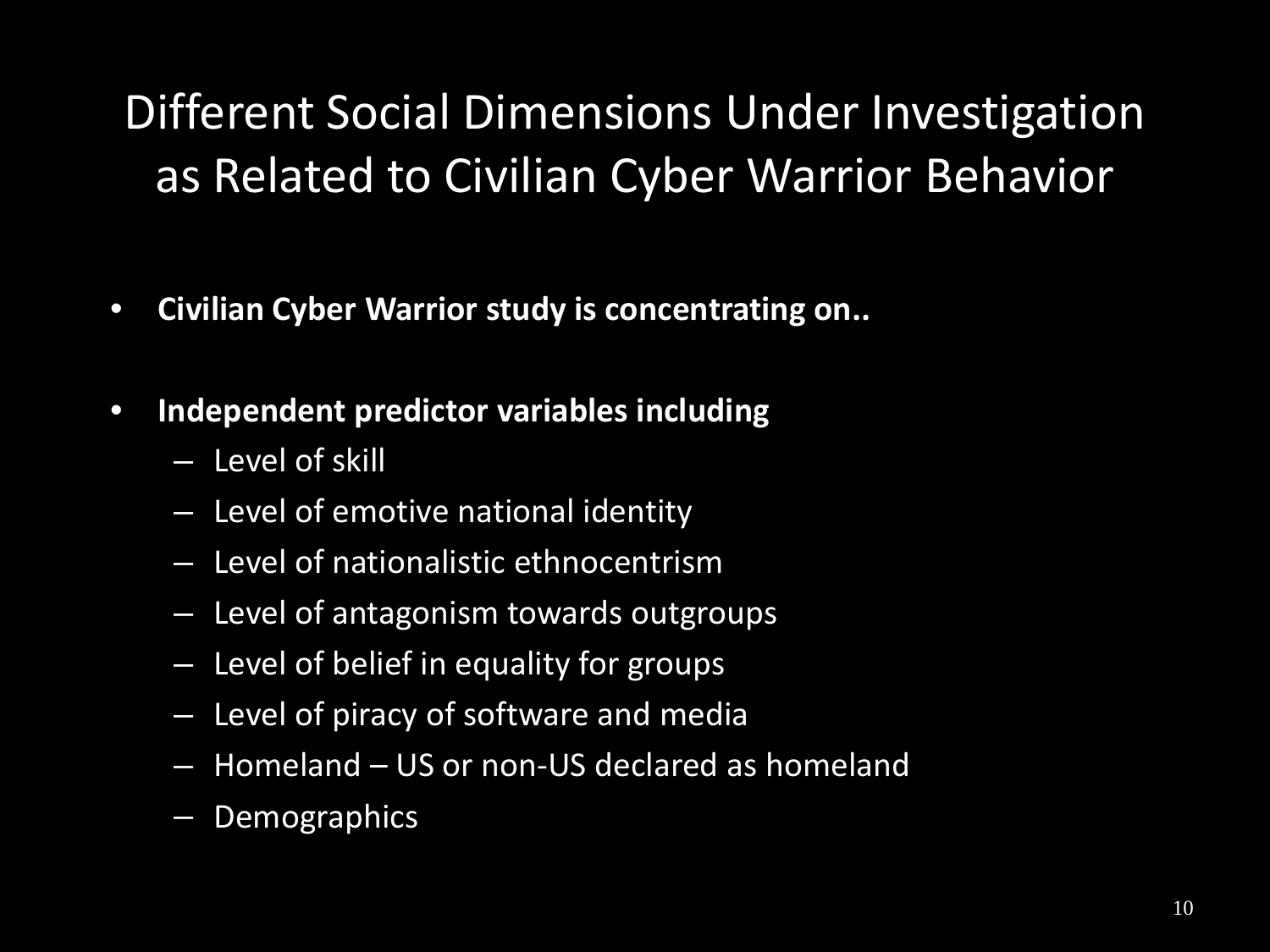### • Emotive National identity

- I am proud to be a citizen of my home country.
- In a sense I am emotionally attached to my home country and am emotionally affected by its actions.
- Although at times I may not agree with the government, my commitment to my home country always remains strong.
- I feel a great pride in the land that is my home country.
- When I see my home country's flag flying I feel great.
- The fact that I am a citizen of my home country is an important part of my identity.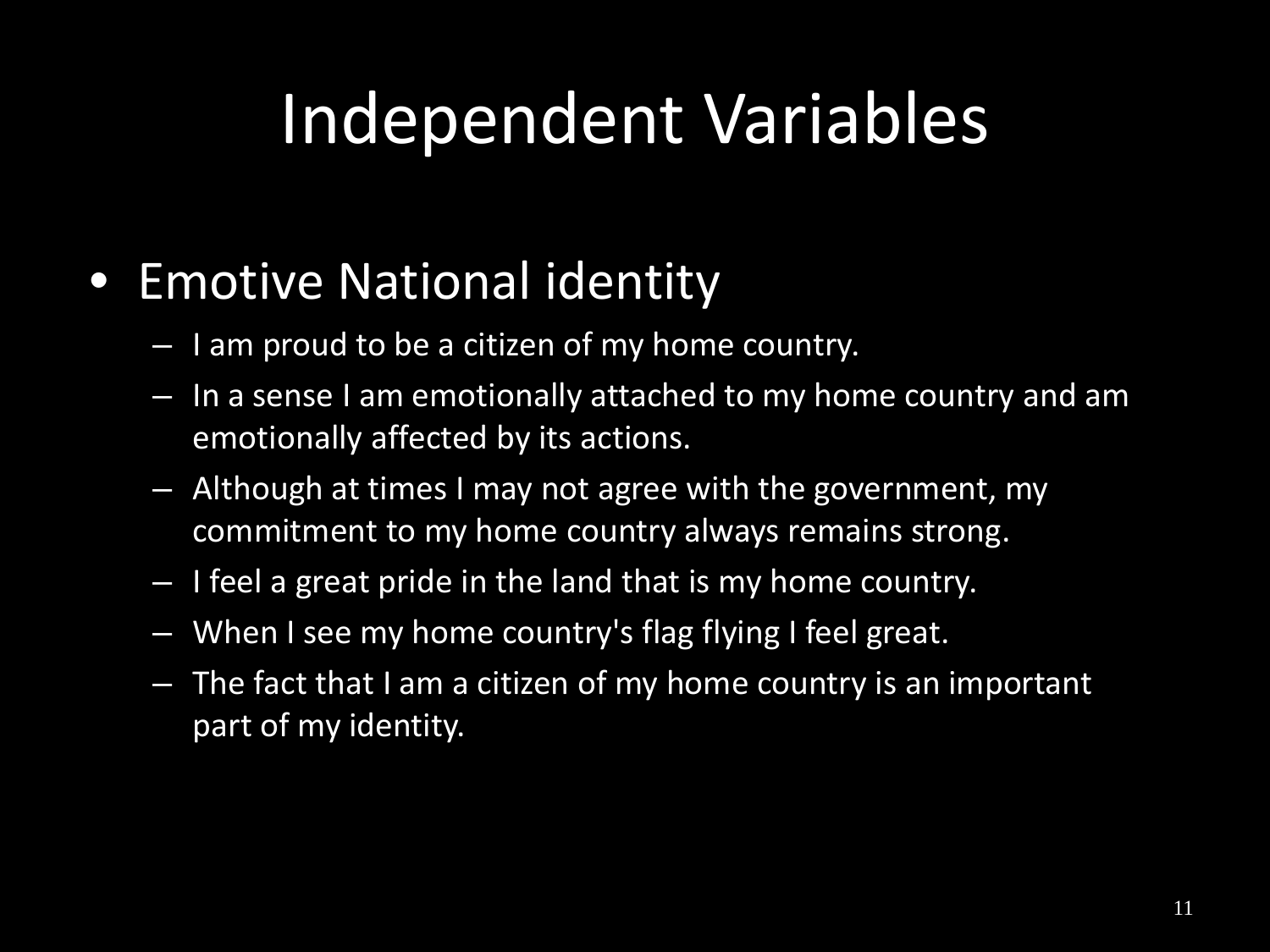## • Belief in Group Equality

- It would be good if groups could be equal.
- Group equality should be our ideal.
- All groups should be given an equal chance in life.
- We should do what we can to equalize conditions for different groups.
- We would have fewer problems if we treated people more equally.
- We should strive to make incomes as equal as possible.
- No group should dominate in society.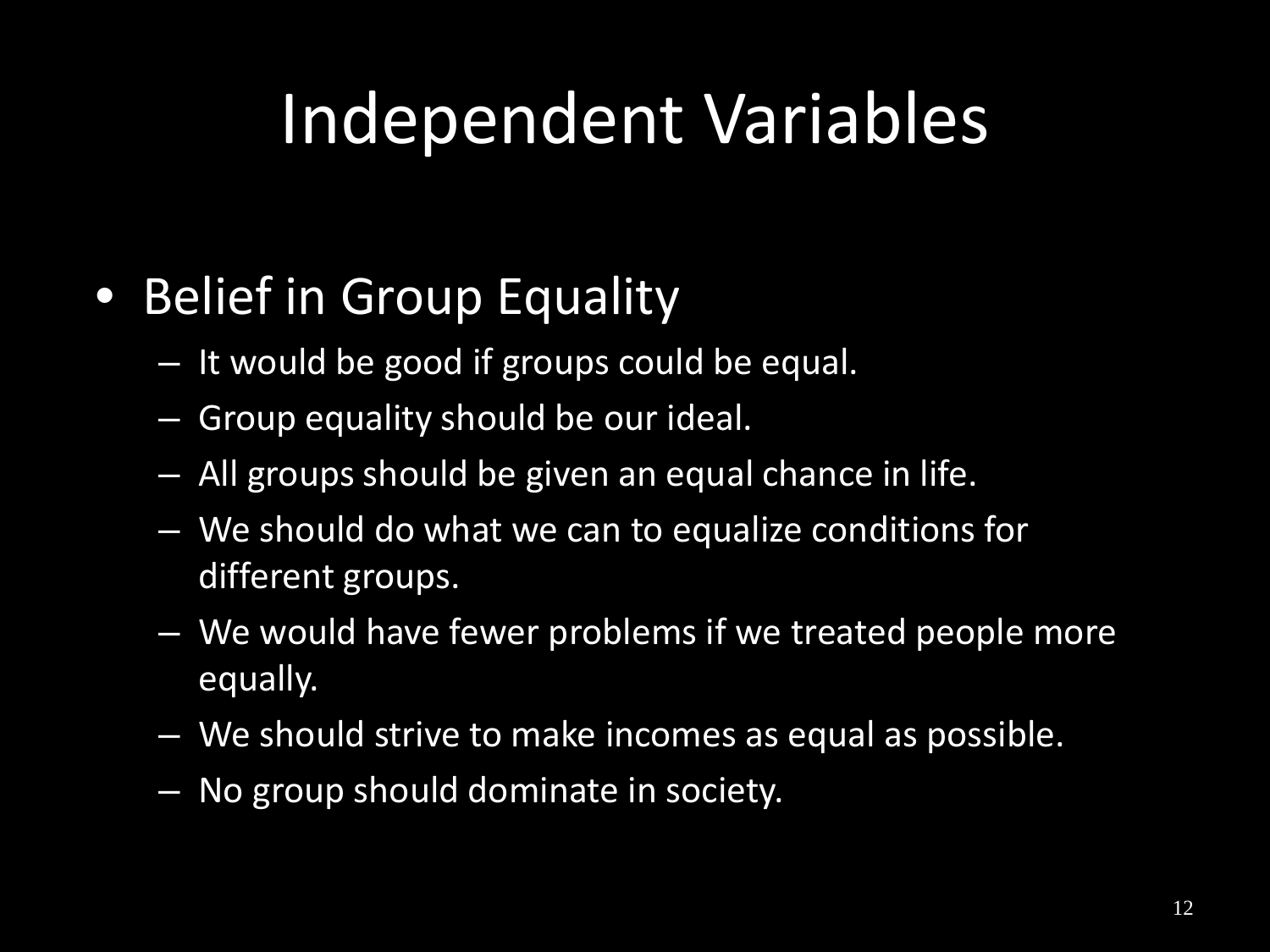- Outgroup Antagonism
	- Some groups of people are simply inferior to other groups.
	- If certain groups stayed in their place, we would have fewer problems.
	- It's probably a good thing that certain groups are at the top and other groups are at the bottom.
	- Inferior groups should stay in their place.
	- Sometimes other groups must be kept in their place.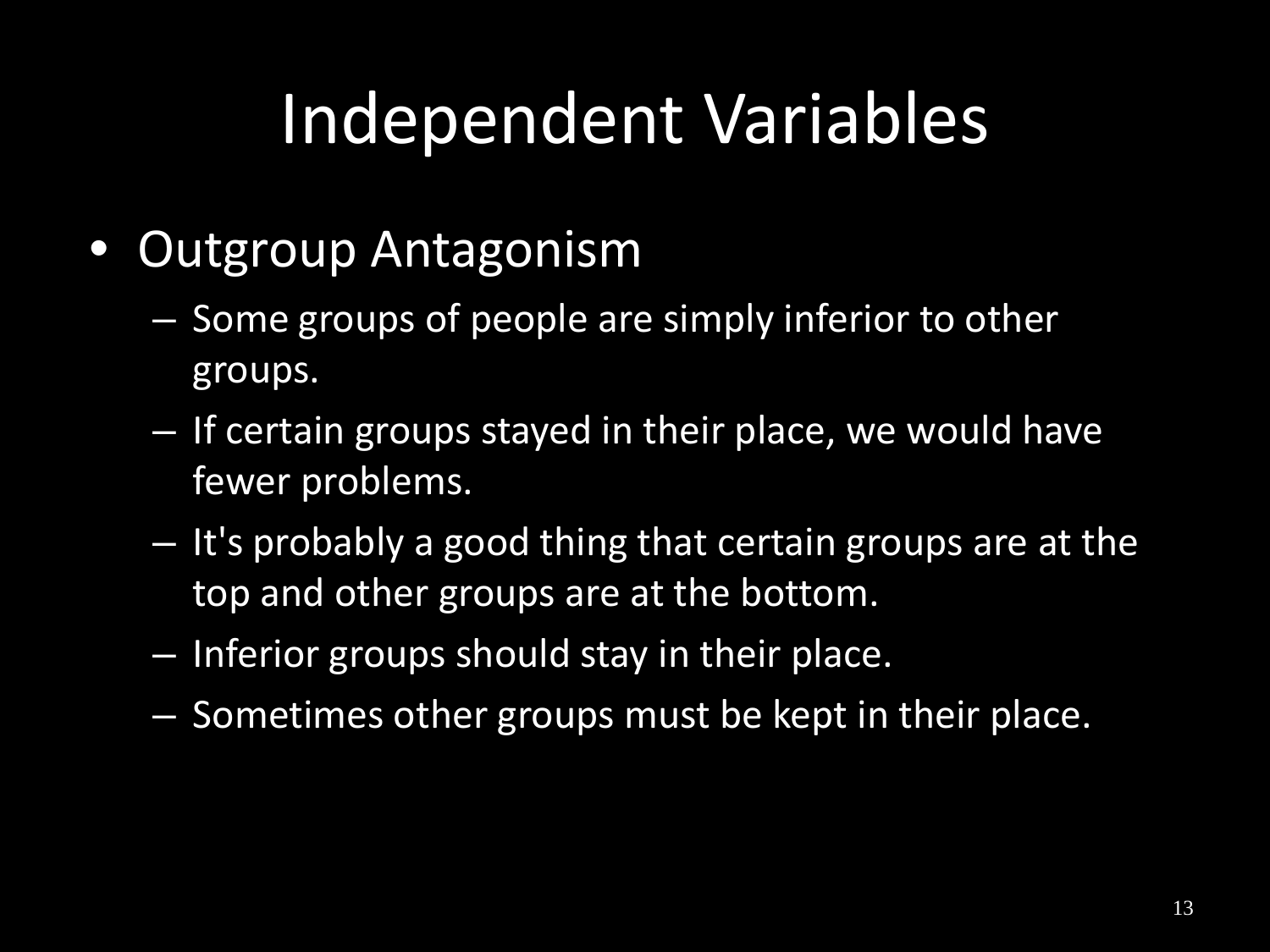- Nationalistic Ethnocentricity
	- Other countries should try to make their government as much like my home country's government as possible.
	- Generally, the more influence my home country has on other nations, the better off they are.
	- Foreign nations have done some very fine things but my home country does things in the best way of all.
- Age

### • Gender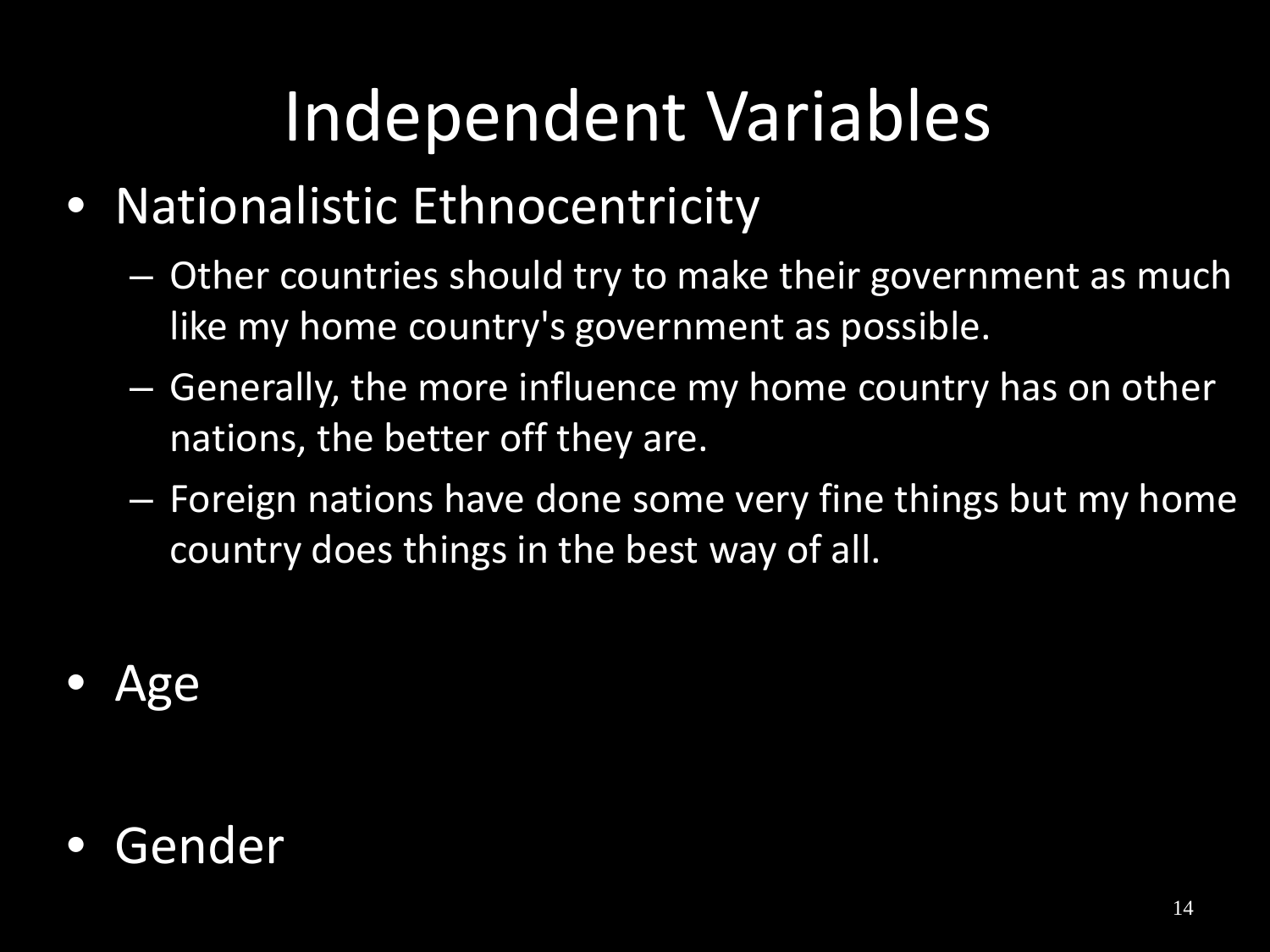- What country do they consider their homeland?
	- United States
	- Non-United States
- Pirating software or media
	- Two separate questions "How many times in the last 12 months have you knowingly downloaded, used, or made copies of… software … media"
- Computer Skill Advanced Skill Factor
	- Using an operating system like Unix or Linux
	- Using a standard computer programming or scripting language like C++, Perl, or Java
	- Installing an operating system like Unix or Linux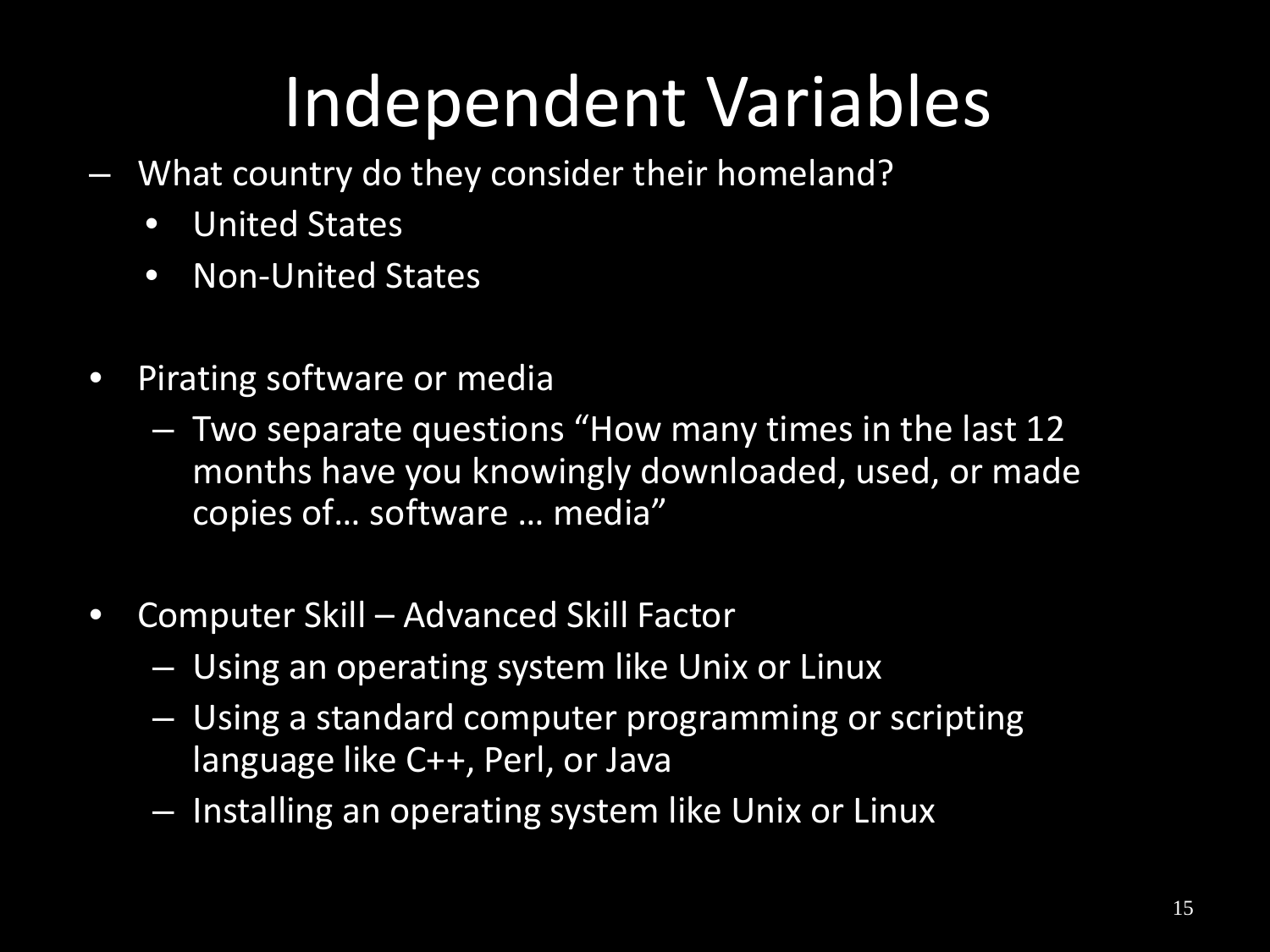### Predicting Cyber Attack Against Homeland

- Using these independent variables in a multiple regression analysis, it appears that four factors predict cyber attacks against their homeland
	- Emotive national identity\*\*
		- Negative relationship less emotional identity equals more severe cyber attack magnitude
	- Homeland support\*
		- Non-US homeland individuals more severe cyber attack than US homeland individuals
	- Willingness to perform a physical attack\*\*\*
		- Positive relationship more severe physical attack means more severe cyber attack
	- Pirate software or media\*\*\*
		- Positive relationship more piracy activity means more severe cyber attack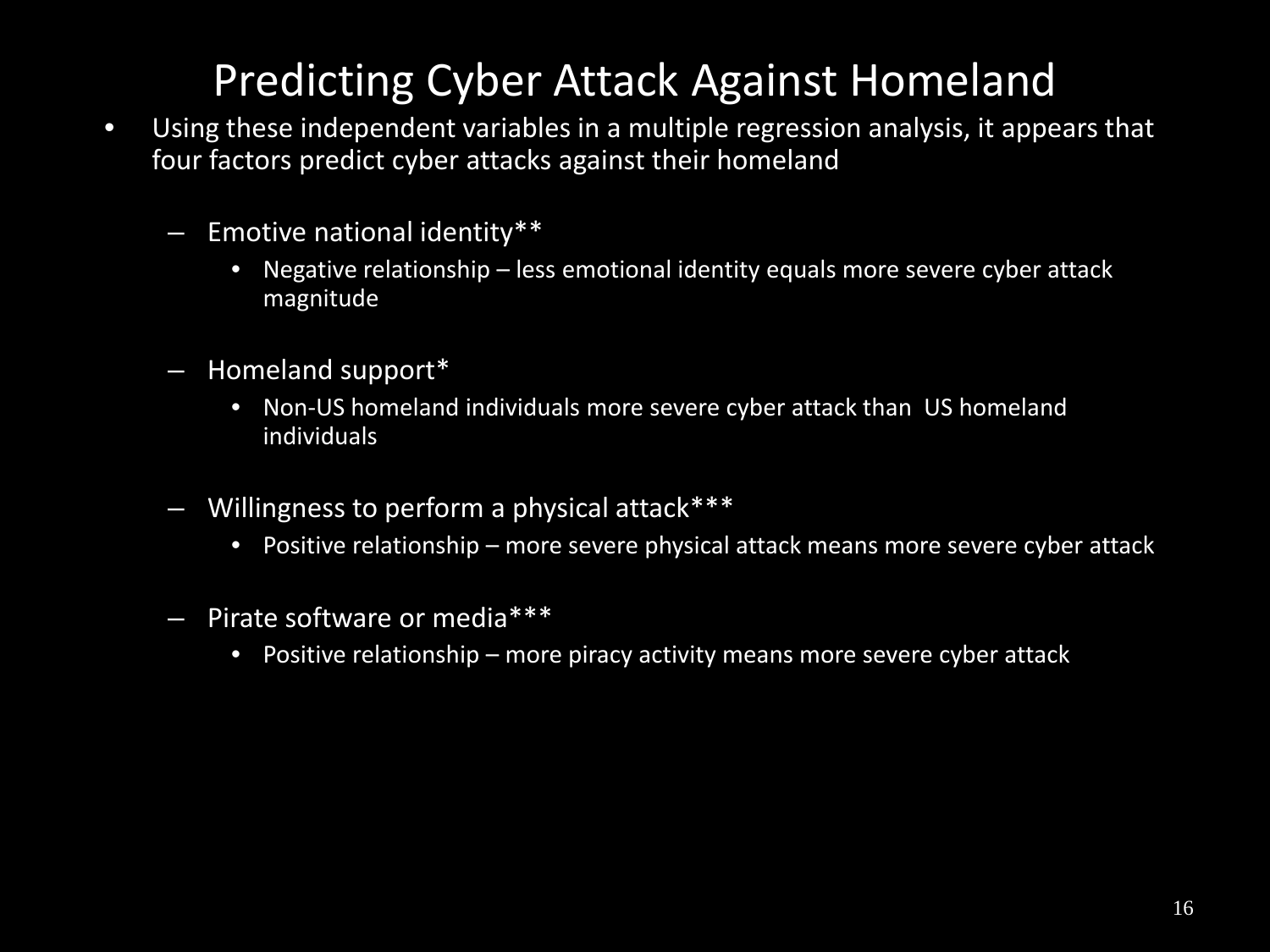### Predicting Physical Attack Against Homeland

- Using these independent variables in a multiple regression analysis, it appears that five factors predict physical attacks against their homeland
	- Advanced cyber skills\*
		- Positive relationship the higher the technical skills of the individual the more severe the physical attack
	- Homeland support\*
		- US homeland individuals more severe physical attack than non-US homeland individuals
	- Willingness to perform a cyber attack\*\*\*
		- Positive relationship the more severe the physical attack means the more severe cyber attack contemplated
	- Pirate software or media\*\*\*
		- Positive relationship more piracy activity means more severe cyber attack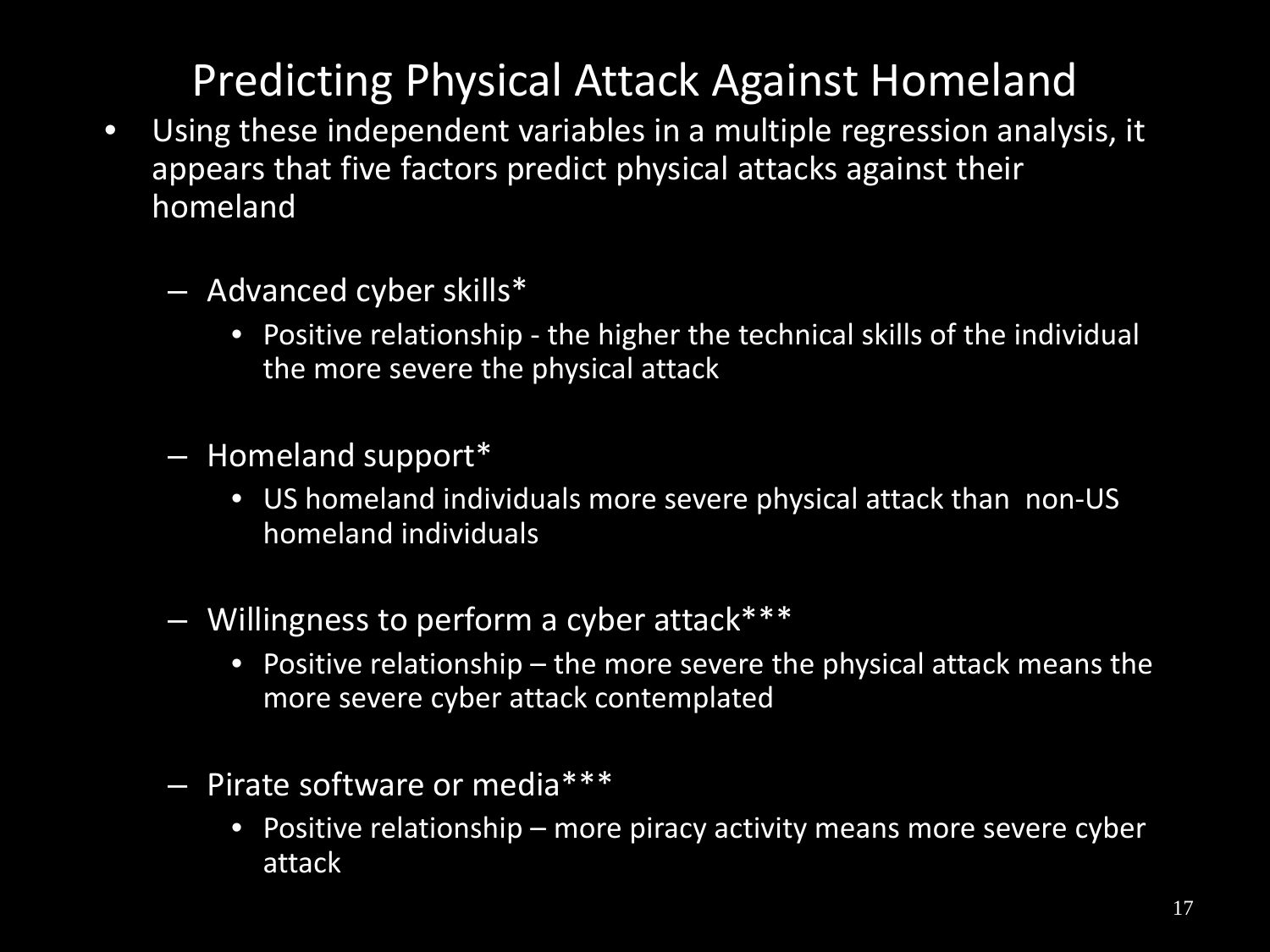### Predicting Physical Attack Against Homeland

- Using these independent variables in a multiple regression analysis, it appears that five factors predict physical attacks against their homeland
	- Outgroup antagonism\*
		- Negative relationship the lower level of antagonism towards groups not like themselves, the more severe the physical attack
		- That is, the more sympathetic to groups of people unlike themselves, the more severe the physical attack on their own homeland – "the activist effect"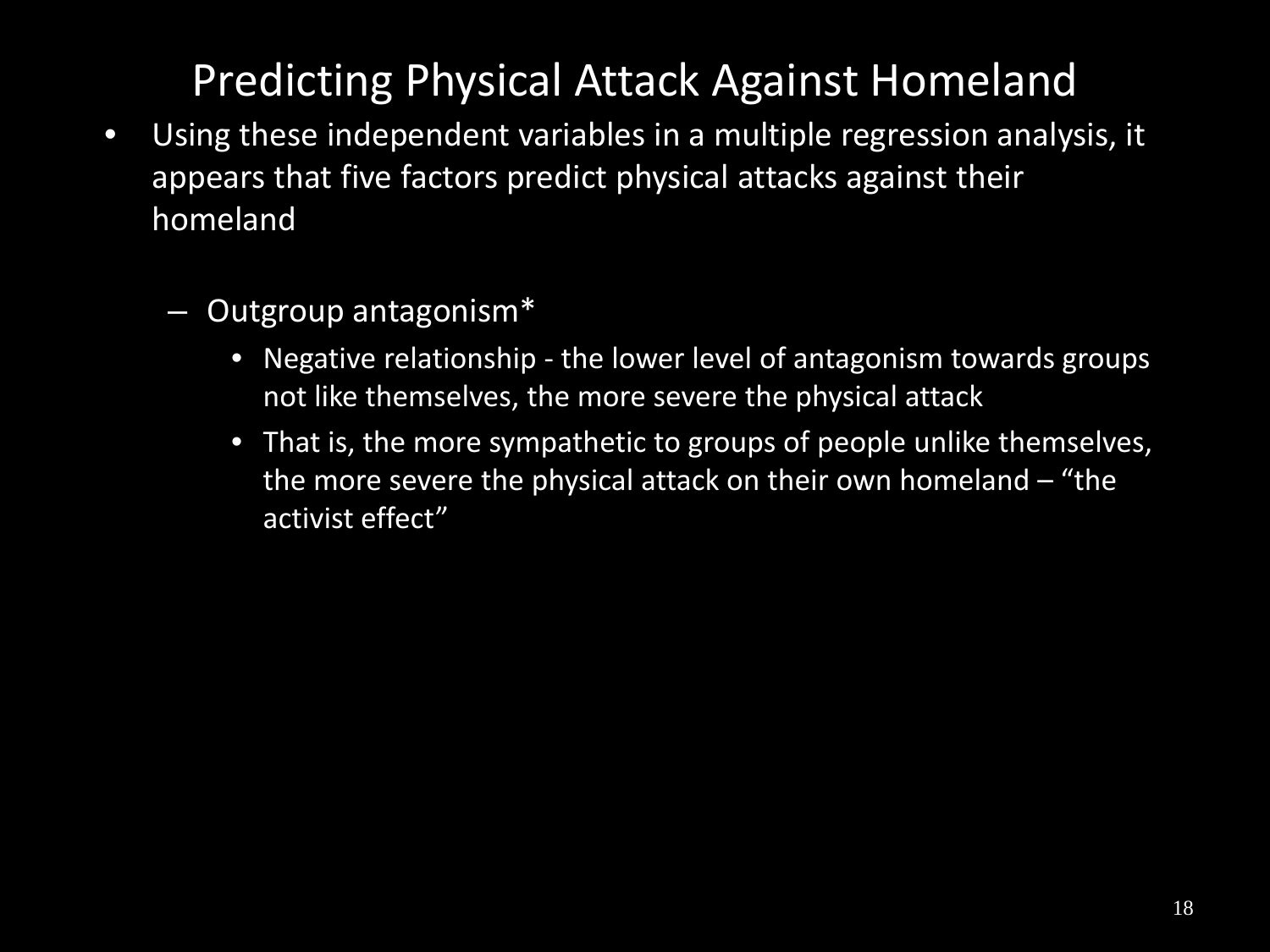## Next Steps

- Work on building foreign country cyber and physical attack statistical models
- Continue to gather more data and refine analyses
- Encourage collaboration in collecting data from other universities both in the US and other countries

– Other country data useful for cross-national comparisons